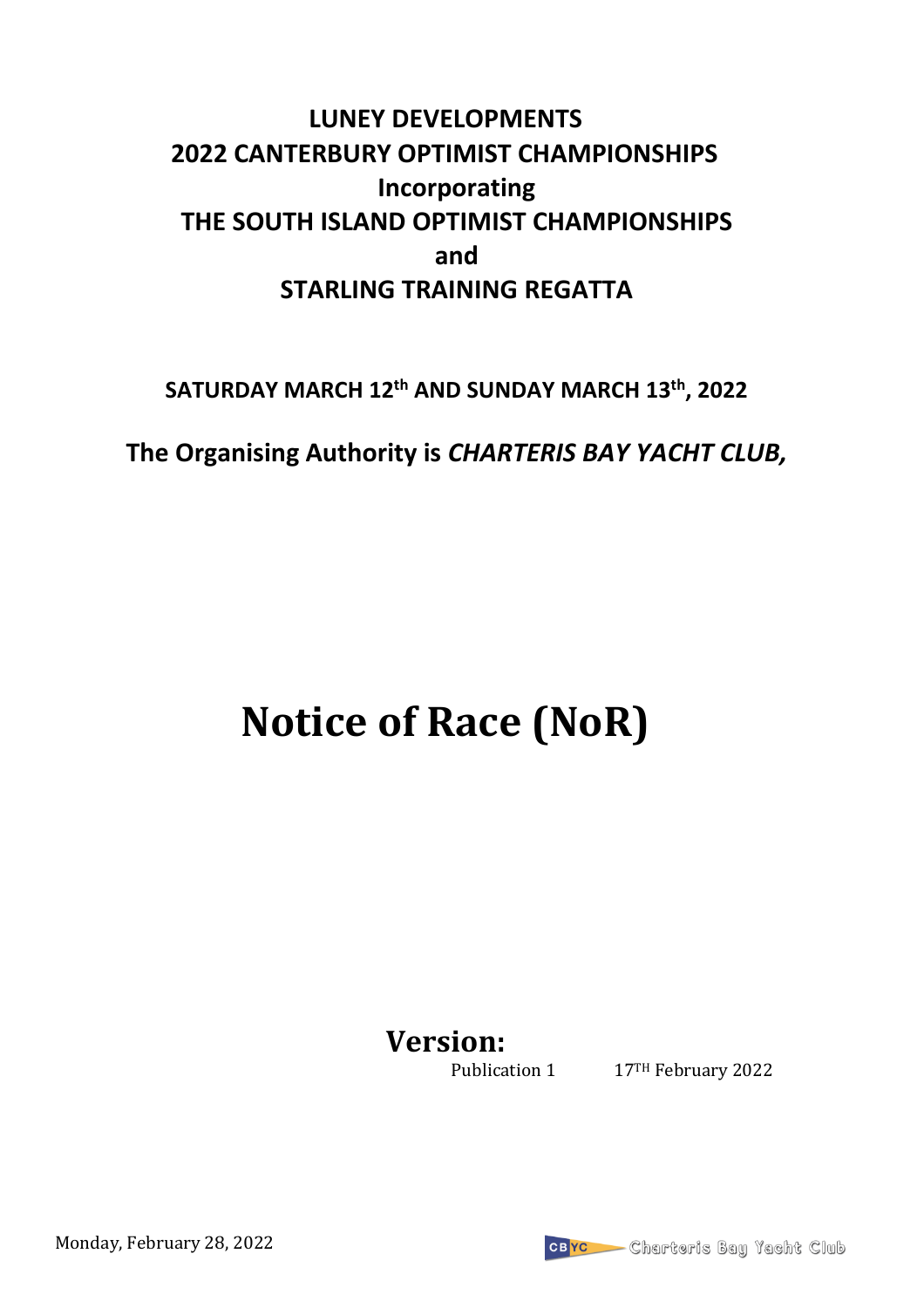

**LUNEY DEVELOPMENTS 2022 CANTERBURY OPTIMIST CHAMPIONSHIPS Incorporating THE SOUTH ISLAND OPTIMIST CHAMPIONSHIPS and STARLING TRAINING REGATTA**







YC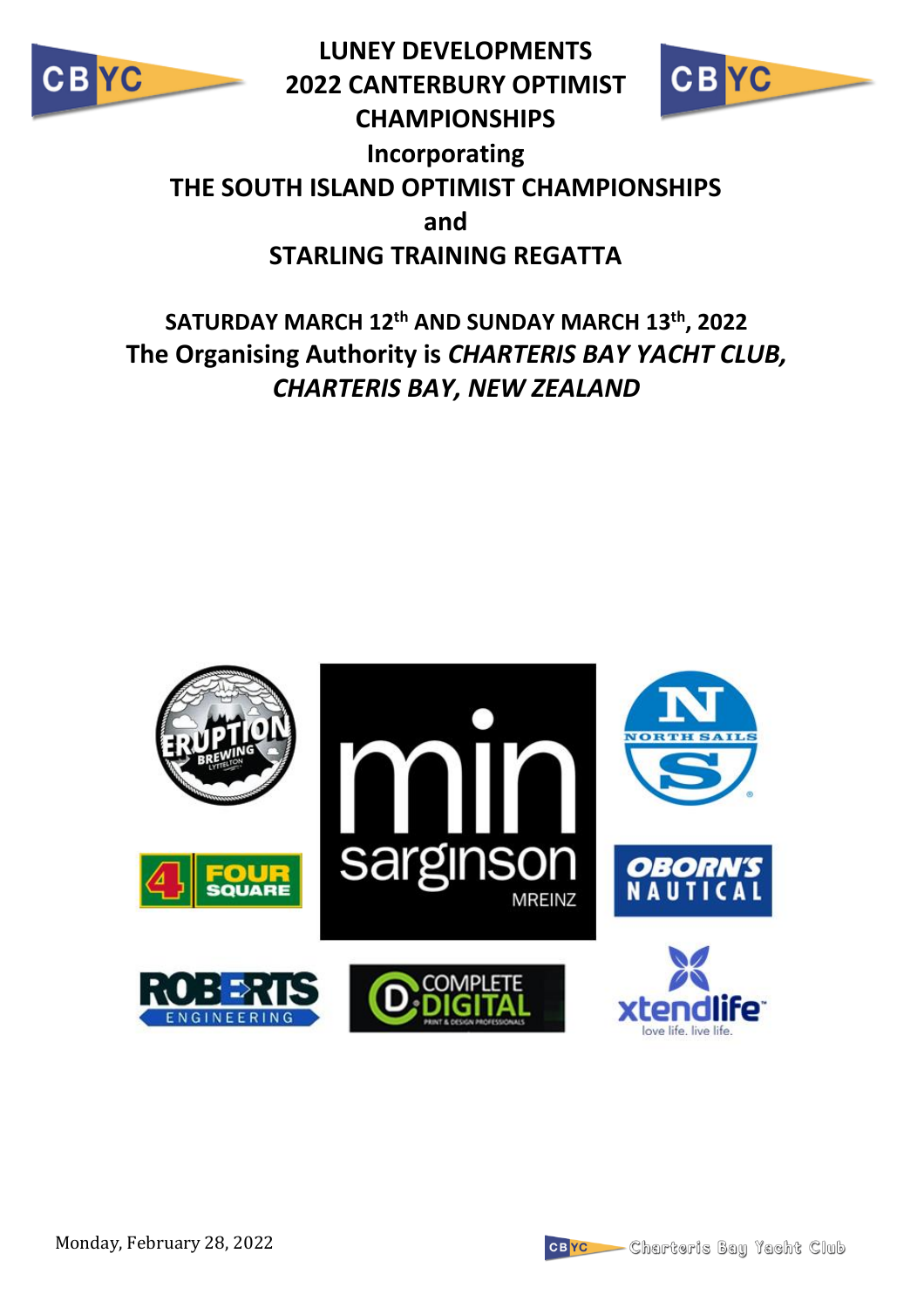### **NOTICE OF RACE**

NB: The notation '[DP]' in a rule in the Sailing Instructions means that the penalty for a breach of that rule may, at the discretion of the protest committee, be less than disqualification, the notation [NP] in a rule in the Sailing Instructions means rules that are not grounds for protest by a boat*.* This changes RRS 60.1 (a) and the notation [SP] in a rule in the Sailing Instructions means the scoring penalty in Attachment "A" will apply.

#### **1 RULES**

- **1.1** The regatta will be governed by the rules as defined in *The Racing Rules of Sailing*.
- **1.2** The Yachting New Zealand Safety Regulations Part 1 shall apply.
- **1.3** Starling Class Association rule, if the average wind speed is clearly over 10 knots across the course the race committee may signal in accordance with RRS Appendix P5 that pumping, rocking and ooching are permitted. This changes rules RRS 42.2(a), RRS 42.2(b), RRS 42.2(c).
- **1.4** The sailing instructions will consist of the instructions in RRS Appendix S, Standard Sailing Instructions, and supplementary sailing instructions that will be on the official notice board located in the CBYC Club House.
- **1.5** Appendix T will apply.
- **1.6** 5 starters are required to constitute a Canterbury Championship.

#### **2 ELIGIBILITY AND ENTRY**

- **2.1** The regatta is open to the Optimist and Starling classes.
- **2.2** Eligible boats may enter via [ClubHub](https://clubhubssl.com/hubsystem/index.php?&callclub=CBYC&screenwidth=1440&cset=Y) or at the [CBYC website Home Page](http://www.charterisbayyachtclub.co.nz/) by 11<sup>th</sup> March 2022.
- **2.3** To be eligible to compete in this event each entrant and crew member shall be a financial member of a club recognised by the entrant and crew member's national authority.

#### **3 FEES**

**3.1** Required fees are as follows:

| <b>CLASS</b>               | FFF  |
|----------------------------|------|
| Opti Open and Green        | \$40 |
| <b>Starling</b>            | N/C  |
| Opti Rainbow (Sunday Only) | N/C  |

**3.2** Entries received after 11<sup>th</sup> March 2022 may be required to pay an additional late entry fee of \$10.

#### **4 SCHEDULE**

- **4.1** Registration: Saturday 12<sup>th</sup> March from 1000 at the CBYC Club House.
- 4.2 Briefing: Saturday 12<sup>th</sup> March at 1100 at the CBYC Club House.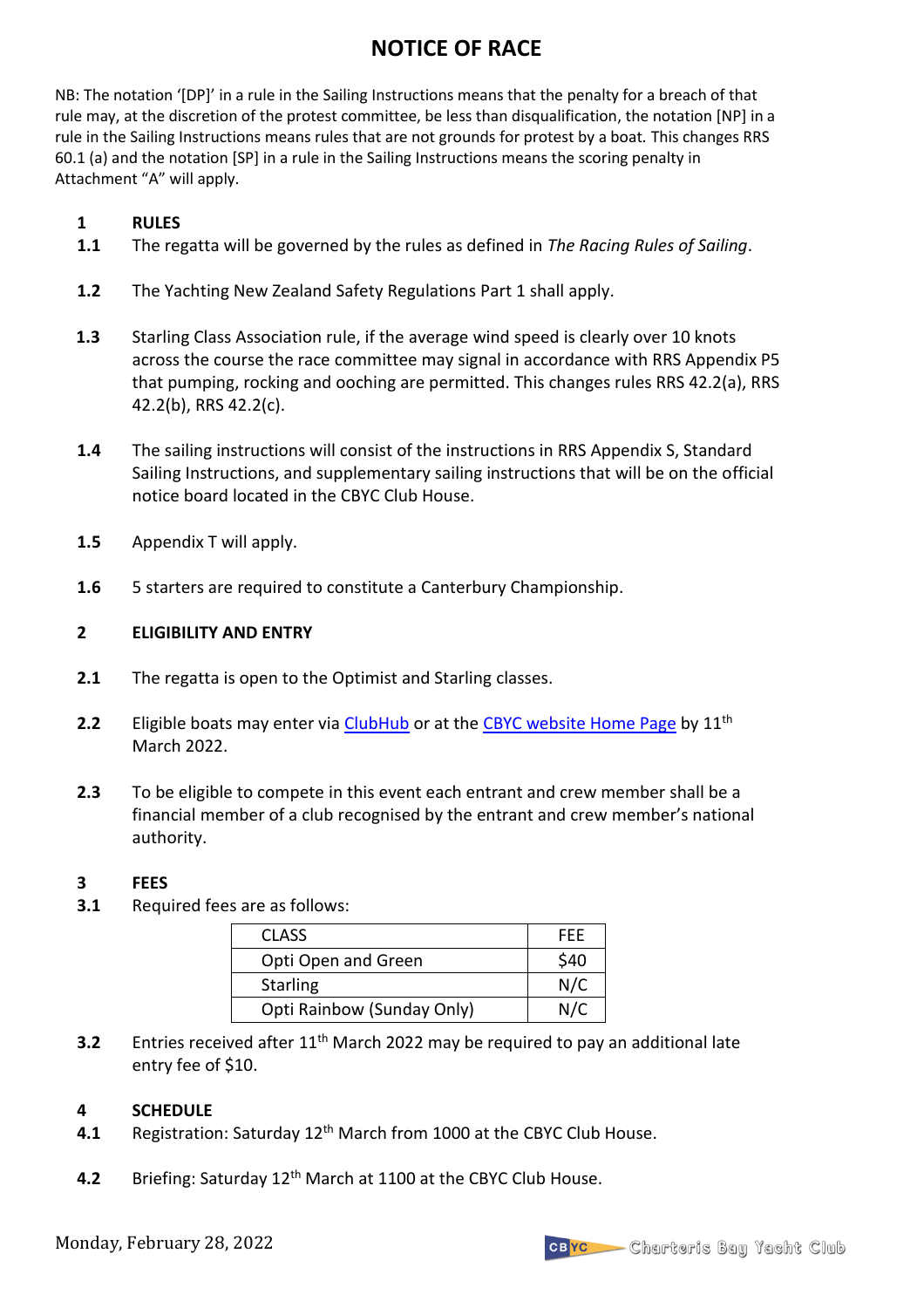- **4.3** A separate Green Fleet briefing will be held immediately after the main briefing at the CBYC Club House.
- **4.4** A separate Rainbow Fleet briefing will be held prior to racing on Sunday.

#### **4.5** Number of races:

| Class                   | Number Races per day          | Target time for each race |
|-------------------------|-------------------------------|---------------------------|
| Optimist                |                               | 45                        |
| <b>Optimist Green</b>   |                               |                           |
| <b>Optimist Rainbow</b> | TBA at briefing (Sunday only) |                           |

- **4.6** The scheduled time of the warning signal for the first race is 1155 on Saturday and Sunday.
- **4.7** On the last scheduled day of racing no warning signal will be made after 1630.

#### **5 MEASUREMENT**

A boat shall comply with RRS 78.1 at 0800 March  $12<sup>th</sup>$ , 2022.

#### **6 SAILING INSTRUCTIONS [NP]**

Supplementary Sailing instructions will be available after 1800 March 5<sup>th</sup> 2022 on the CBYC web site.

#### **7 VENUE**

Addendum A shows the location of the racing areas.

#### **8 THE COURSES**

The diagrams in Addendum B show the courses, including the approximate angles between legs, the order in which marks are to be passed, and the side on which each mark is to be left.

#### **9 PENALTY SYSTEM**

RRS 44.1 is changed so that the Two-Turns Penalty is replaced by the One-Turn Penalty.

#### **10 SCORING**

- **10.1** 3 races are required to be completed to constitute a series.
- **10.2** a) When fewer than 5 races have been completed, a boat's series score will be the total of her race scores.

b) When 5 to 6 races have been completed, a boat's series score will be the total of her race scores excluding her worst score.

#### **11 RADIO COMMUNICATION [NP] [DP]**

Except in an emergency, a boat that is racing shall not make voice or data transmissions and shall not receive voice or data communication that is not available to all boats. This restriction also applies to mobile telephones.

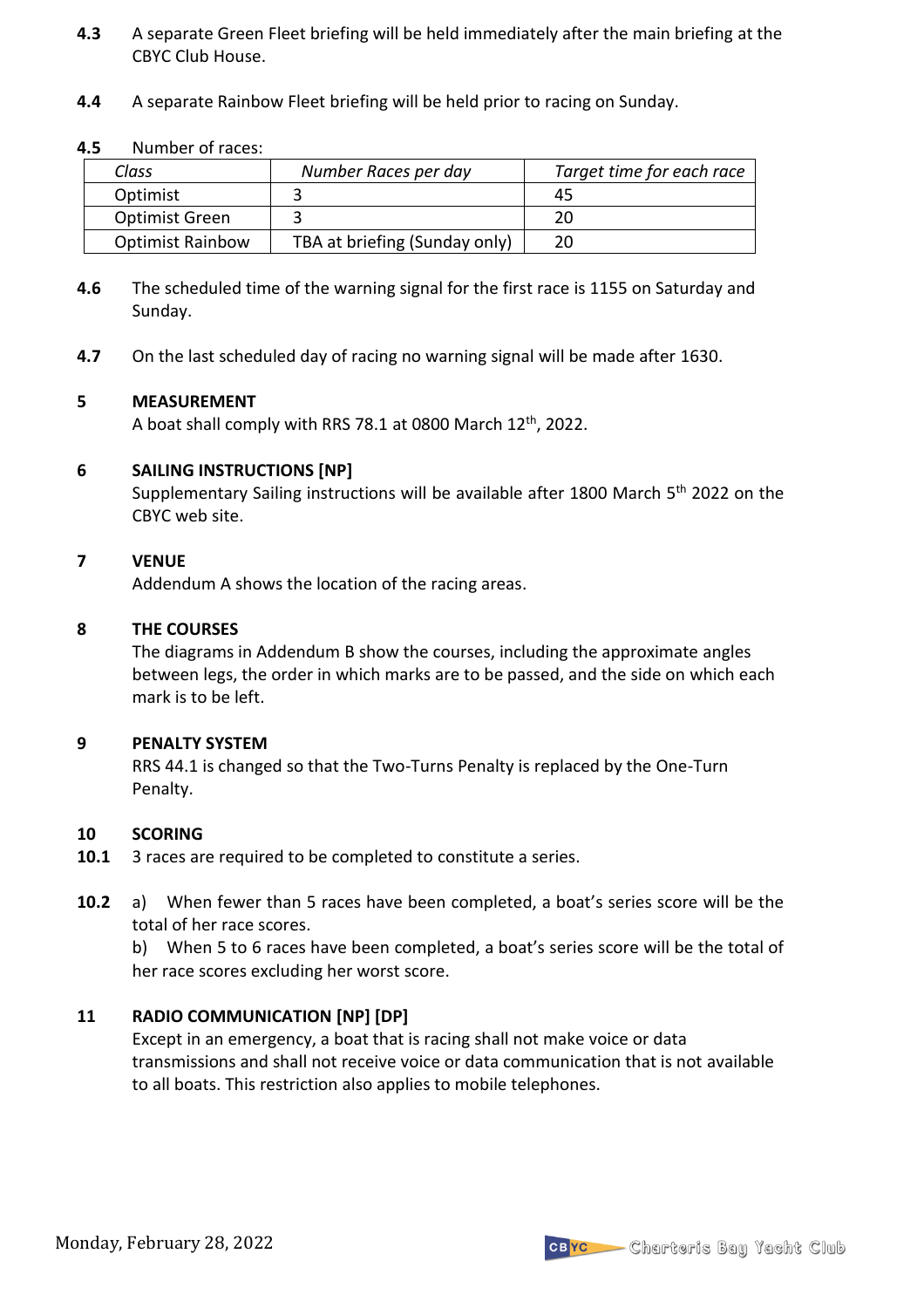#### **12 PRIZES [NP]**

**12.1** 1st Open Championship The Chas S Luney Trophy 2<sup>nd</sup> Open Championship **The Leech Cup** 1<sup>st</sup> CBYC member in Open Fleet The Wheatsheaf Cup Medals will be awarded for  $1<sup>st</sup>$ ,  $2<sup>nd</sup>$ ,  $3<sup>rd</sup>$ .

**12.2** There will be no prizes for Rainbow Fleet or Starling

#### **13 DISCLAIMER OF LIABILITY**

Competitors participate in the regatta entirely at their own risk. See RRS 4, Decision to Race. The organising authority will not accept any liability for material damage or personal injury or death sustained in conjunction with or prior to, during, or after the regatta.

#### **14 CORONA VIRUS STATEMENT**

In accordance with the Governments COVID Protection Framework (traffic light system) for all attendees, sailors, officials, supporters and volunteers aged 12 years 3 months and over, attending Charteris Bay Yacht Club regattas events or venue, will be required to provide a My Vaccine Pass for verification.

#### **15 FURTHER INFORMATION**

For further information please contact: Brett Willcock 027 2234466 or [bwillcock@repco.co.nz](mailto:bwillcock@repco.co.nz)

## **Addendum A – Course Area**

Preferred Racing area shown in Green.